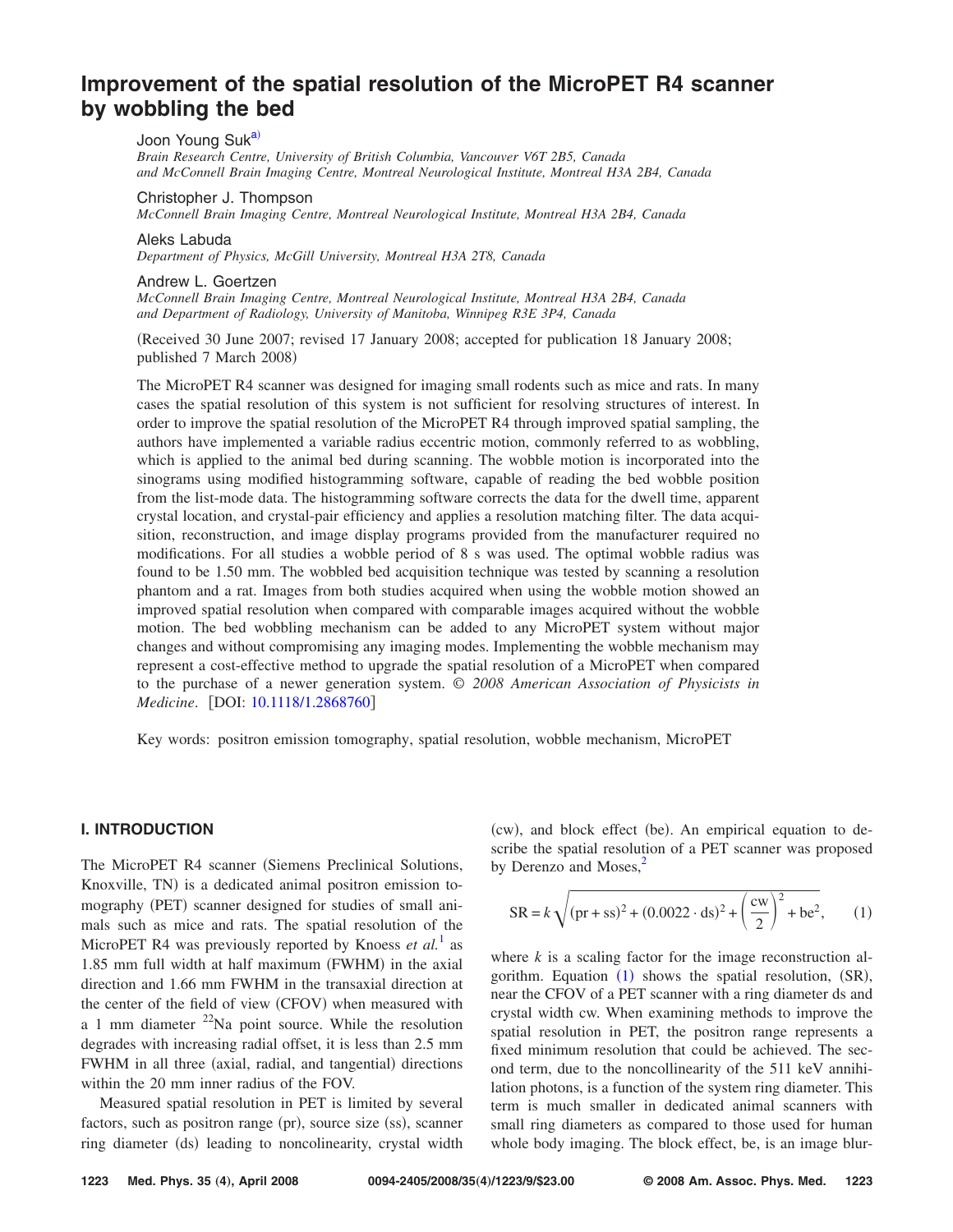ring factor which is introduced by using a block detector design.<sup>3</sup> Though the term block effect had been introduced in 1993, the effect was not fully investigated as a cause of spatial resolution degradation until 10 years later. In the work of Moses *et al.*<sup>[2](#page-8-2)</sup> and Derenzo,<sup>3</sup> it was estimated that the use of light sharing PET block detectors adds a block effect component of 2.3 mm.

From a simplistic perspective, the easiest way to improve the spatial resolution of a PET system is by decreasing crystal width cw. There is already a second generation commercial MicroPET, named the "Focus 120," whose spatial resolution is improved from 2.32 to 1.69 mm at 5.0 mm radial distance from the CFOV in comparison to the MicroPET R4 scanner.<sup>[4](#page-8-0)</sup> The Focus 120 system has more than twice the number of LSO crystals as the R4 scanner, even though it has a similar ring diameter and axial FOV. This increase in crystal number is due to the crystal size being reduced from 2.1 mm in the R4 to 1.5 mm in the Focus 120. While the F120 scanner has improved spatial resolution through the use of smaller crystals, it costs significantly more.

In 2005, Tomic *et al.* reported that the block effect could not be fully explained simply by the light sharing between crystals in a block.<sup>5</sup> They showed that the intrinsic block effects for various PET scanners, including the MicroPET R4 scanner, were much smaller than the 2.3 mm value which had been observed by Lecomte, $6 \text{ and proposed}$  and observed by Moses[.2,](#page-8-2)[3](#page-8-3) Thompson *et al.*[7](#page-8-6) demonstrated that to fully describe the block effect, the effects of spatial "undersampling" have to be considered. This article showed that it was possible to reduce the image blurring due to the block detector by increasing the spatial sampling without decreasing the crystal width.

Before the introduction of the block detector, the technique of wobbling was used to increase spatial sampling since the width of crystals in early PET scanners was much greater than those currently used. The PETT VI scanner was the first PET scanner to use the wobbling motion of the de-tector array to improve the sampling in 19[8](#page-8-7)2 (Ref. 8) and in 1989 a substantial improvement was made. $9$  The Scanditronix 2048B brain PET scanner employed both block detectors and a detector wobble motion.<sup>10</sup> We hypothesized that one could get a similar improvement of the spatial sampling by wobbling the bed instead of wobbling the whole detector ring. For small animal PET scanners this would be a more effective way of implementing a wobbling motion as the animal bed is a simple structure and is much lighter than the detector system. In 2000, Chatziioannou *et al.* increased the spatial sampling of the original MicroPET by moving the bed in a discontinuous manner and collecting data at several points.<sup>11</sup> They demonstrated significant improvement in spatial resolution in both phantom and animal imaging. Previous data with discontinuous detector movement (unpublished data obtained with Positome II in 1980) and continuous wobbling $9,12$  $9,12$  demonstrated the superiority of continuous wobbling. With continuous motion, the sampling is uniform in all projections whereas the data sets from different "steps" of the "step and shoot" have varying sampling density after interleaving to form a single projection. Furthermore, with continuous wobbling, there is only one data set, so no interleaving is required. These differences make continuous wobbling better than discontinuous movement to improve the spatial resolution of the scanners.

In this article, we describe in detail the bed wobble mechanism as well as the new histogramming software which incorporates all the corrections required to reconstruct quantifiable images with higher spatial resolution. The optimal wobble radius and peak-to-valley ratio are discussed. Images of a spatial resolution phantom and a rat demonstrate the improvements in resolution obtained during wobbled scans.

# **II. MATERIALS AND METHODS**

#### **II.A. Wobble mechanism**

In order to perform the wobble motion of the animal bed during the data acquisition, we built a mechanical system that supports the animal bed of MicroPET R4 scanner. The support for the wobble mechanism has been designed to replace the top plate of the bed support with one that provides the support for eccentric bearings and the drive for the wobble motion. Addition of the wobbling mechanism did not alter the range of motion or functionality of the bed.

Figure  $1(a)$  $1(a)$  shows a design drawing of the side view of the wobble mechanism. A small low voltage electric motor drives two axles via a timing belt. These axles have rotating disks at each end. A smaller disk is attached to each disk and the center of the two disks is misaligned as shown in the inset photo of Fig.  $1(a)$  $1(a)$ . The centers of the smaller disks have bearings and short axles to which the new bed support is attached with screws that pass through their centers. The offset distance between the two wheels becomes the radius of the wobble circle on which all parts of the bed support, bed, and its contents are constrained and will move when the motor turns. The wobble radius can be adjusted from 0.25 to 1.75 mm in steps of 0.25 mm. This allowed us to perform experiments with various wobble radii in order to optimize the sampling. Figure  $1(b)$  $1(b)$  shows how one produces the desired wobble motion with two eccentric wheels. Eight pairs of screw holes surround the center of the bigger wheel and the offset distance between the center of the wheel and the center of each pair of holes varies from 0.25 to 1.75 mm. These offsets are equivalent to the wobble radii. The smaller wheel is fixed on the bigger wheel by pins screwed into a pair of holes among the eight pairs through holes on itself. The finished wobble mechanism, which is installed underneath an animal bed of MicroPET R4 scanner, is shown in Fig. [2.](#page-3-0)

The wobble controller (Fig.  $2$ ) is located at the side of the bed support. It starts and stops the wobbling motion and adjusts the speed. The system starts wobbling as soon as the start button is pressed. When the stop button is pressed, the motion stops at the origin of the wobble motion which is detected by a microswitch. This ensures that the wobble system starts and stops in the same position for every scan. This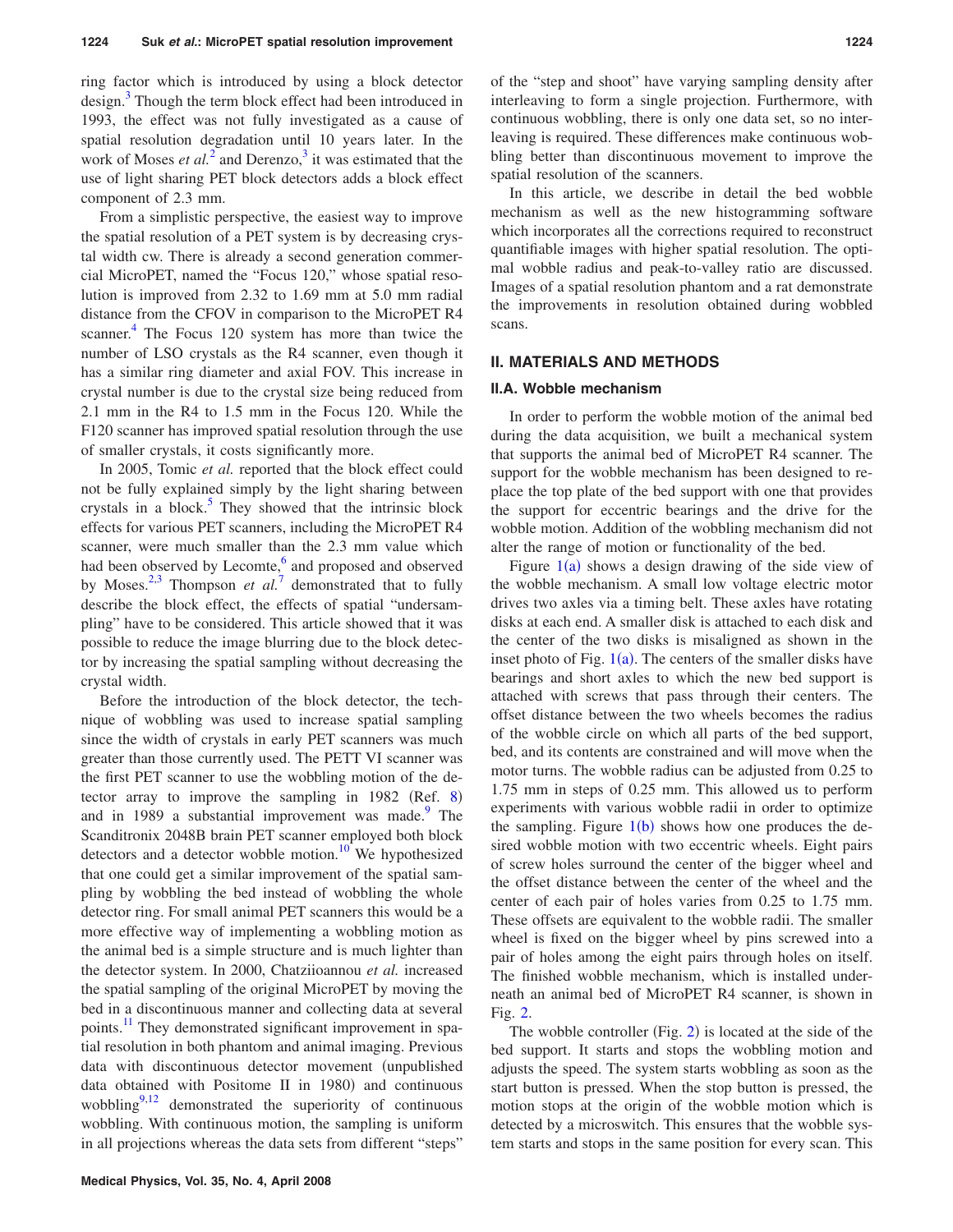<span id="page-2-0"></span>

FIG. 1. (a) Schematic of wobble mechanism. (b) A detail drawing of two eccentric wheels.

microswitch also generates a gating signal to the MicroPET system. When the microswitch is depressed, a multivibrator generates a pulse train which is fed to one of the gating inputs and thus causes a "gate event" to be entered into the list-mode data from the scanner. $^{13}$ 

### **II.B. Histogramming program**

A new histogramming program was required to take into account the wobble correction since the program supplied with the scanner cannot handle the wobble data. The wobble motion is used to increase the spatial sampling density in the sinograms. By experimenting with the input parameters to the MicroPET reconstruction program we found that it could

accept an increase in sampling density by a factor of either 3 or 5. Therefore, each wobble cycle can be divided into three or five bins. Since the animal bed is continuously wobbled while the object is being scanned, several corrections must be considered with proper weighting factors. First of all, the location of the bed during wobble cycle is required to estimate the wobble offset. It is possible to estimate the current angle of the animal bed by using successive gate signals from the microswitch described in the previous section and the time events which are inserted into the data stream every millisecond. The wobble geometry is shown in Fig. [3.](#page-3-1) D1 and D2 are the coincident detectors for a certain event. Line ab is the projection normal for the line of response (LOR) of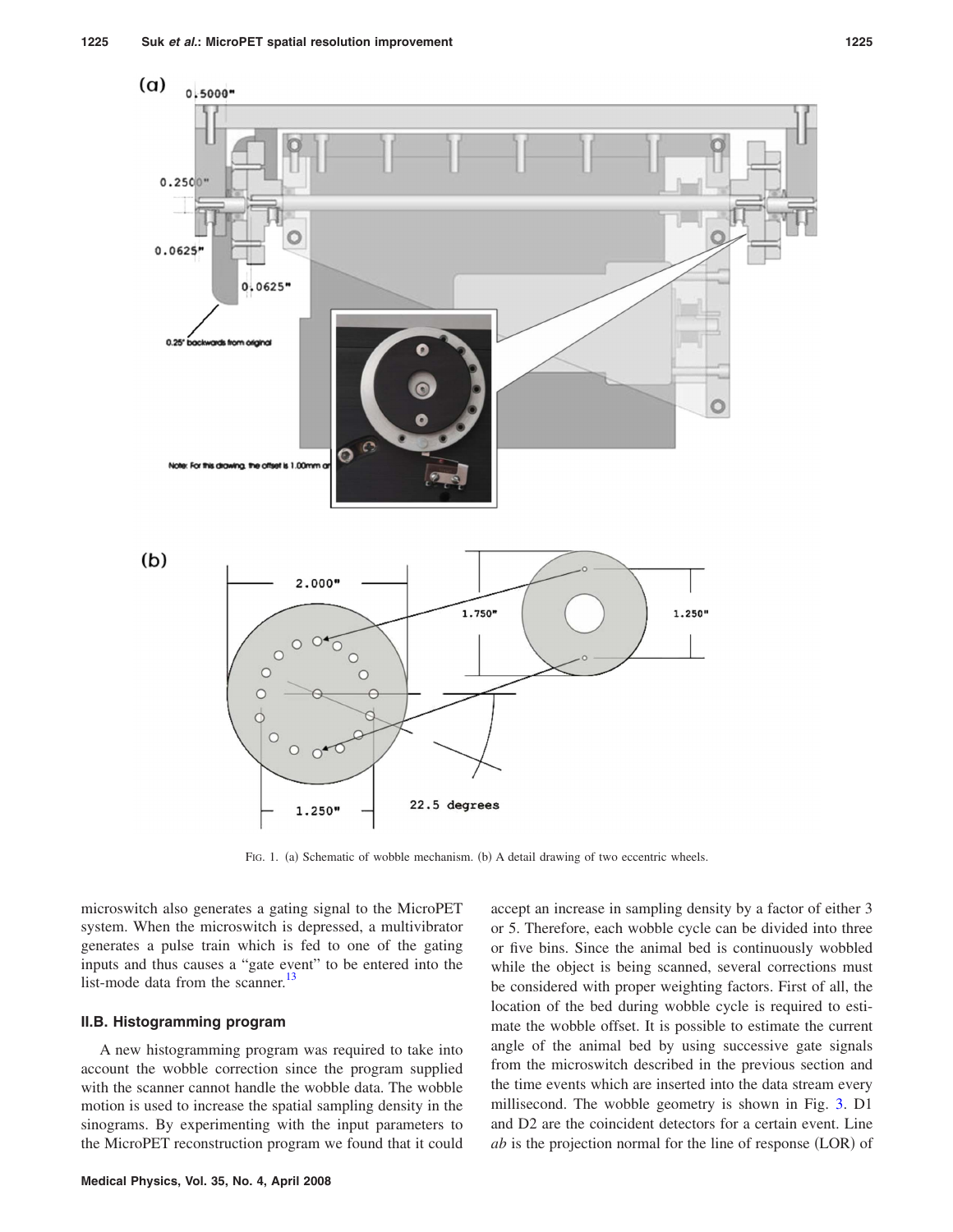<span id="page-3-0"></span>

FIG. 2. A wobble system has been installed underneath the animal bed of MicroPET R4 scanner

the projection angle  $\theta$ . At a certain point during a scan,  $\delta$ defines the current wobble displacement for a wobble radius *r*. It is given by

$$
\delta = r \cdot \cos(\omega - \theta),\tag{2}
$$

where  $\omega$  is the wobble angle which can be calculated from the time of the last wobble-origin pulse and the duration of the previous wobble cycle. The wobble angle is given by

$$
\omega = 2\pi \cdot \frac{t - \omega_1}{\omega_1 - \omega_2},\tag{3}
$$

where *t* is the time of the coincidence event,  $\omega_1$  is the nearest previous gate time, and  $\omega_2$  is the next gate time.

Dwell time, that is the time spent in each wobble cycle during which counts contribute to each wobble bin, must be corrected for when using the wobble motion. The dwell is proportional to the arc length along the circumference of the wobble circle assigned to each wobble bin, since the bed

<span id="page-3-1"></span>

FIG. 3. Wobble displacement may be decided from the wobble radius *r*, the wobble angle  $\omega$ , and the projection angle  $\theta$ .

<span id="page-3-2"></span>

FIG. 4. The dwell time during the wobble cycle is the time during which the events contribute to each sample in the projection. It must be corrected for during the histogramming.

spends different duration in each bin on the projection. The dwell effect is demonstrated in Fig. [4.](#page-3-2) To account for this, we need to add a weighting factor that is inversely proportional to the dwell time instead of adding a constant value to the sinogram.

It is necessary to apply both the arc correction and normalization into the histogramming program before performing the rebinning. The arc correction maps the lines of response from each detector pair onto a uniformly sampled projection by interpolation. This is due to the fact what while LORs become closer as the radial offset increases, the wobble radius remains constant. This prevents the normal arc correction from being applied to the data after rebinning. The crystals within each block are not the same distance apart as those which are nearest neighbors in adjacent blocks. The gaps between blocks appear in different places in different projections. We performed Monte Carlo simulations with PETSIM (Ref. [14](#page-8-13)) to find the precise distance of each LOR from the center of the projection. A look-up table of LOR positions was generated and it is used to find the accurate distance of each LOR. Since there are eight crystals in a column per block, there are 16 offset tables required. Similarly, normalization has to be applied before the wobble correction because the corresponding detector pairs may be changed by the wobble correction.

The new histogramming program uses the full threedimensional (3D) data set to generate wobble corrected sinograms. It arranges the 3D sinograms in the same order as the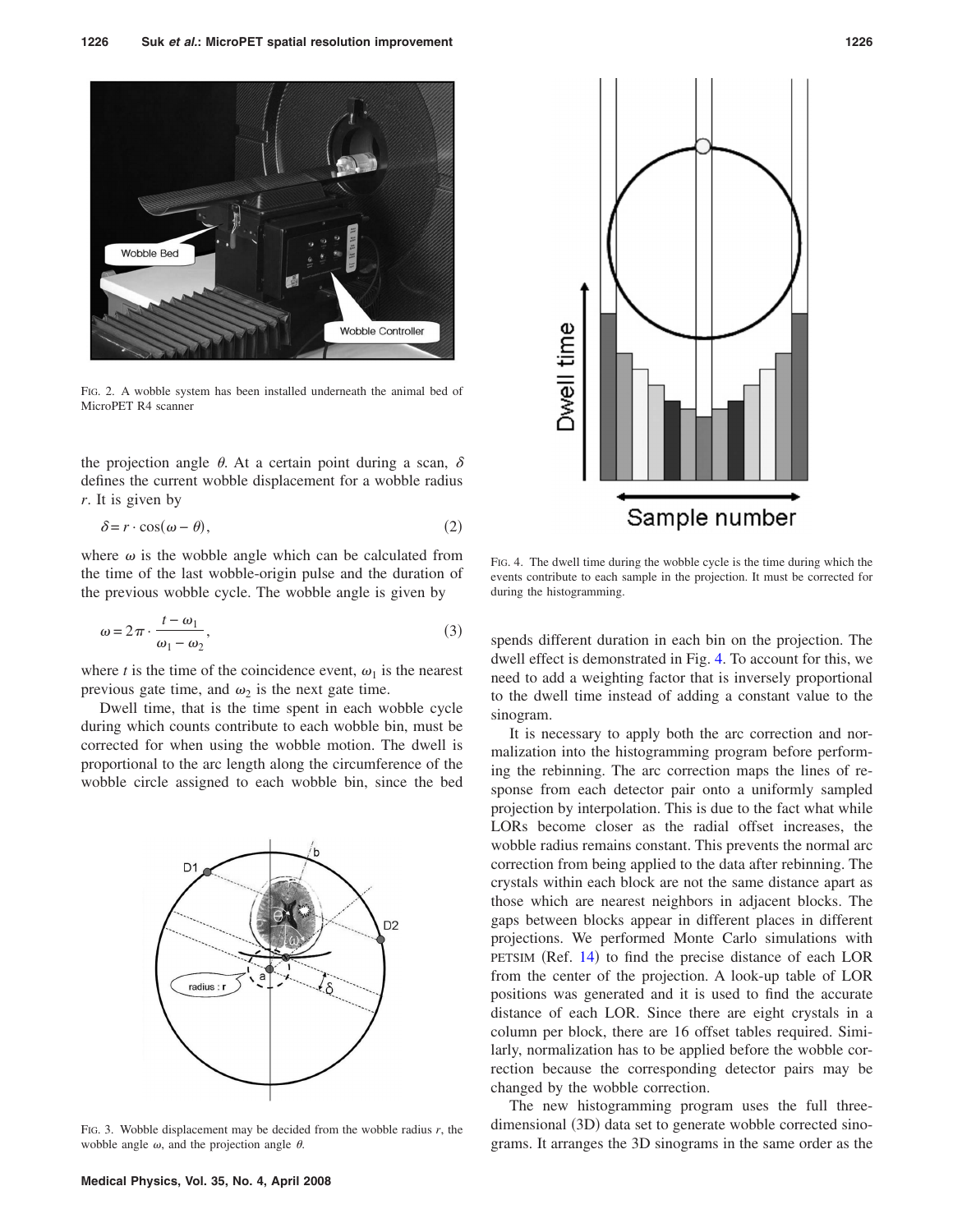standard sinogram set and generates output in the same format as the standard one. The new sinogram can thus be opened with any of the MicroPET reconstruction programs as well as "ASIPro," the image analysis tool for MicroPET scanners.<sup>[15](#page-8-14)</sup> All of the reconstruction programs used with the MicroPET work with the wobbled sinograms but the arc correction, normalization, and smoothing features are disabled since they are already applied during the histogramming.

The wobbled sinogram contains many more elements than the standard sinogram, so that the number of counts per element is reduced. To account for this, the reconstruction filter must be adjusted to boost frequencies that can be captured by the detector-pairs' response, while suppressing those which contain only noise. A Wiener filter is applied to the wobbled sinogram prior to image reconstruction in order to optimize the trade-off between image noise and spatial resolution. The applied Wiener filter is shown in Fig. [5.](#page-4-0)

### **II.C. Experimental methods**

# *II.C.1. Optimal wobble radius for MicroPET R4*

To determine the optimal wobble radius for the MicroPET R4 scanner, the overall shape and FWHM of profiles in the sinograms from a series of scans of a  $^{22}$ Na point source were compared. The activity of the source was 56.8  $\mu$ Ci. The  $22$ Na point source was scanned with all available wobble radii for 10 min per scan. The FWHM of the source profile in each sinogram was measured. This source has a "scatterless" configuration in which the activity is applied as a 3 mm spot centered between two laminated  $0.9 \text{ mg/cm}^2$  Mylar foils sandwiched between two removable aluminum disks. The source was acquired from Isotope Products Laboratories, an Eckert & Ziegler Co.

# *II.C.2. Measurement of the peak-to-valley ratio of two point sources*

The <sup>22</sup>Na source was scanned for 5 min near the CFOV and then was moved in 0.50 mm steps away from the CFOV until it reached a distance of 3.00 mm away from the center. When it was scanned at positions farther than 3.00 mm from the CFOV, the step size was decreased to 0.20 mm. Micro-PET ASIPro VM has a function, so called "add" in "image calculator" of its toolbox, which makes one overlapped image from two independent images. One image with two adjacent and exactly identical point sources can be achieved by using this add function. The average values of the two peaks were used for peak-to-valley ratio calculation.

### *II.C.3. Scans performed on a resolution phantom*

The Data Spectrum Micro ECT phantom was filled with room temperature water and <sup>18</sup>F-FDG. The phantom consists of a cylinder with an internal diameter of 4.4 cm and a rod insert with six sectors of fillable rods of diameters 1.2, 1.6, 2.4, 3.2, 4.0, and 4.8 mm. The center-to-center distance of the rods is equal to twice the diameter of the rods. This phantom was scanned without wobbling motion for 1 h and then scanned again with wobbling motion. The scan time for



<span id="page-4-0"></span>

FIG. 5. A Wiener filter, which is the mean-squared error-optimal stationary linear filter for images degraded by additive noise and blurring, is used to refine data processing. Wiener filter shapes in spatial domain (a) and in frequency domain (b) are plotted.

the wobbling acquisition was increased to account for the decay of the  $^{18}$ F activity. This was accomplished by acquiring data for the second scan until a similar number of prompt counts were acquired as in the first scan (305 million). The activity was 670  $\mu$ Ci at the beginning of the first scan and the initial activity at the start of the wobbled scan was 310  $\mu$ Ci. The timing window was set at 6 ns and lower and upper level discriminator values of 350 and 750 keV, respectively, were used.

Single slice rebinning was used to generate the sinogram for the nonwobbled scan using a span of 3 and ring difference of 1. The image was reconstructed using the twodimensional (2D)-filtered backprojection (FBP) algorithm. A ramp filter was chosen with a Nyquist cutoff value of 0.5 for the nonwobbled scan and 0.1666 for the wobbled scan. The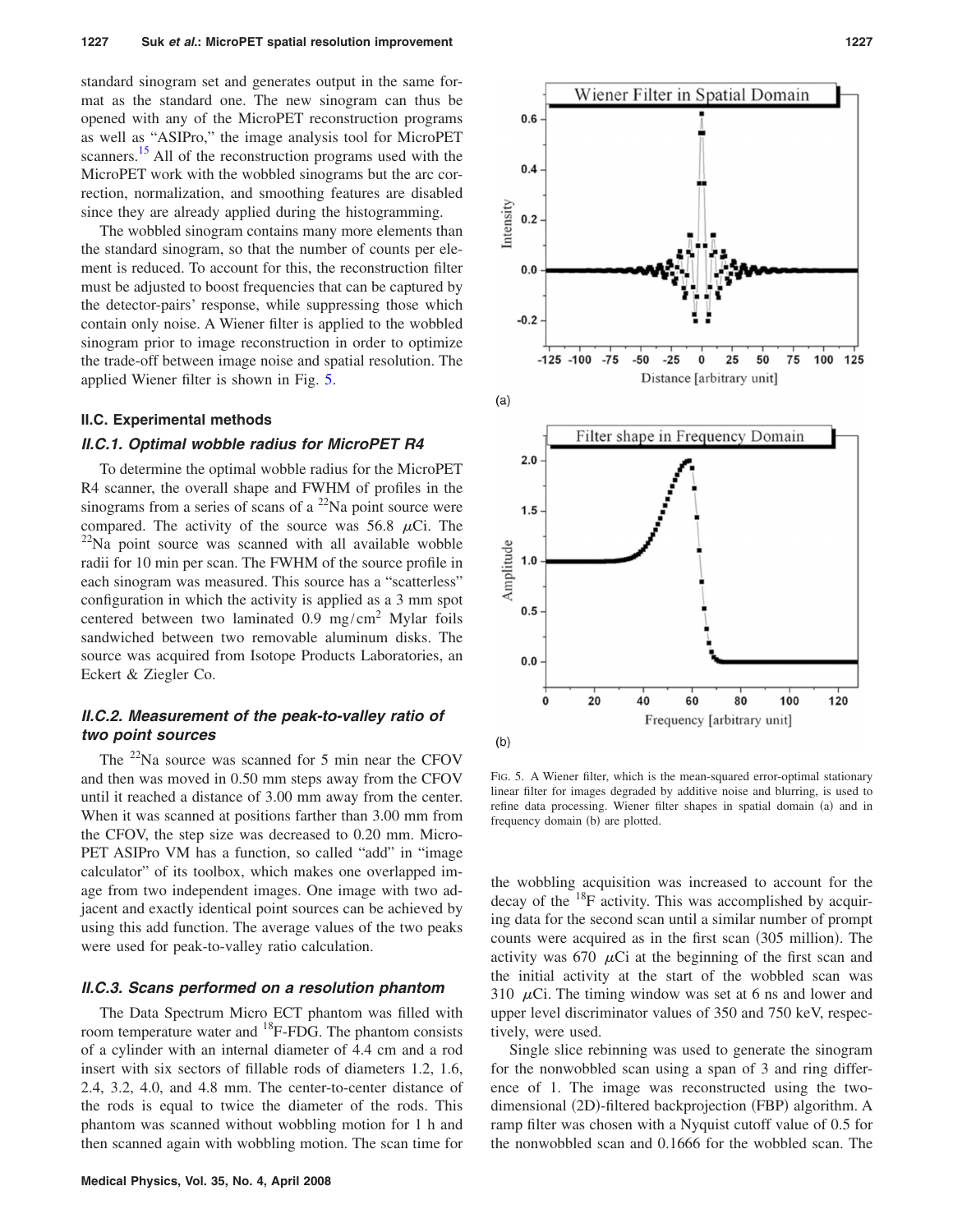Nyquist cutoff value of the wobbled scan was one-third that of the nonwobbled scan since the rebinning factor of the wobbled correction was set at 3. In order to investigate the effect of wobbling on the spatial resolution, no additional smoothing filter was applied for this phantom image since this would degrade the spatial resolution of the image.

### *II.C.4. FDG scans performed on rat brain*

An 833 g Sprague–Dawley rat was scanned with and without wobbling motion. The nonwobbled scan was performed first, 40 min after the injection of 501  $\mu$ Ci <sup>18</sup>F-FDG. The activity was 389  $\mu$ Ci at the beginning of the scan and data were acquired for 20 min. The initial activity at the start of the wobbled scan was 318  $\mu$ Ci and the scan was performed for 30 min. The nonwobbled scan was histogrammed into a 3D sinogram using a span of 3 and ring difference of 31. The wobbled scan was histogrammed into a 3D sinogram with the same span and ring difference by our own histogramming program which can handle the wobble effect. The images were reconstructed using Fourier rebinning followed by 2D-FBP with a ramp filter.

# *II.C.5. Comparison of reconstruction times with various reconstruction techniques*

One static nonwobbled FDG image was reconstructed with three reconstruction methods offered by the manufacturer and these were compared with the wobbled scan reconstructed with the 2D-FBP technique. The standard software provides FBP, 2D, and 3D versions of ordered subsets expectation maximum (OSEM), and the maximum *a priori* (MAP) algorithm which incorporates knowledge about the scanner's system matrix into the reconstruction process. We use 2D-FBP after applying all the corrections and optimizations during histogramming for the wobbled scan.

# **III. RESULTS**

#### **III.A. Optimal wobble radius for MicroPET R4**

The FWHMs of the profiles were calculated from ten different projection angles of all possible wobble radii. Each profile was compared with other profiles from the same projection angle of other wobble radii. The average of the FWHMs versus wobble radii is shown with standard errors in Fig. [6.](#page-5-0) When the wobble radius is set to be 1.50 mm, the source profiles have the minimum FWHMs. This value is slightly larger than half of the 2.426 mm crystal pitch used in the MicroPET R4 scanner.

### **III.B. Peak-to-valley ratio of two point sources**

The measurement of the peak-to-valley ratio versus source separation is shown in Fig. [7.](#page-5-1) The sources are not resolved at all for both nonwobbled and wobbled acquisitions when the separation is less than 2.50 mm. The difference between the peak-to-valley ratios for the wobbled and nonwobbled acquisitions gradually grows as the source sepa-

<span id="page-5-0"></span>

FIG. 6. The average of the FWHMs are calculated from the FWHMs from ten different positions on sinograms for each wobble radius.

ration increases beyond 2.50 mm. The peak-to-valley ratio is improved from 1.75 to 2.26 by applying wobbling motion when the separation is equal to 4.0 mm.

### **III.C. Resolution phantom**

Figure [8](#page-6-0) shows a slice of the transverse image of the phantom and its profile with and without the wobble effect. The upper profile (a) and image (b) are for the nonwobble case and the bottom profile (c) and image (d) are for the wobbled scan. Without wobble motion, rod diameters of 1.2 and 1.6 mm in the phantom are hardly distinguishable in the image (b). In comparison, most rods of diameter 1.6 mm can be recognized in the wobbled image (d) of Fig. [8.](#page-6-0) The profiles (a) and (c) were generated from the selected area on the images (b) and (d), respectively.

<span id="page-5-1"></span>

FIG. 7. The peak-to-valley ratio vs separation of two point sources.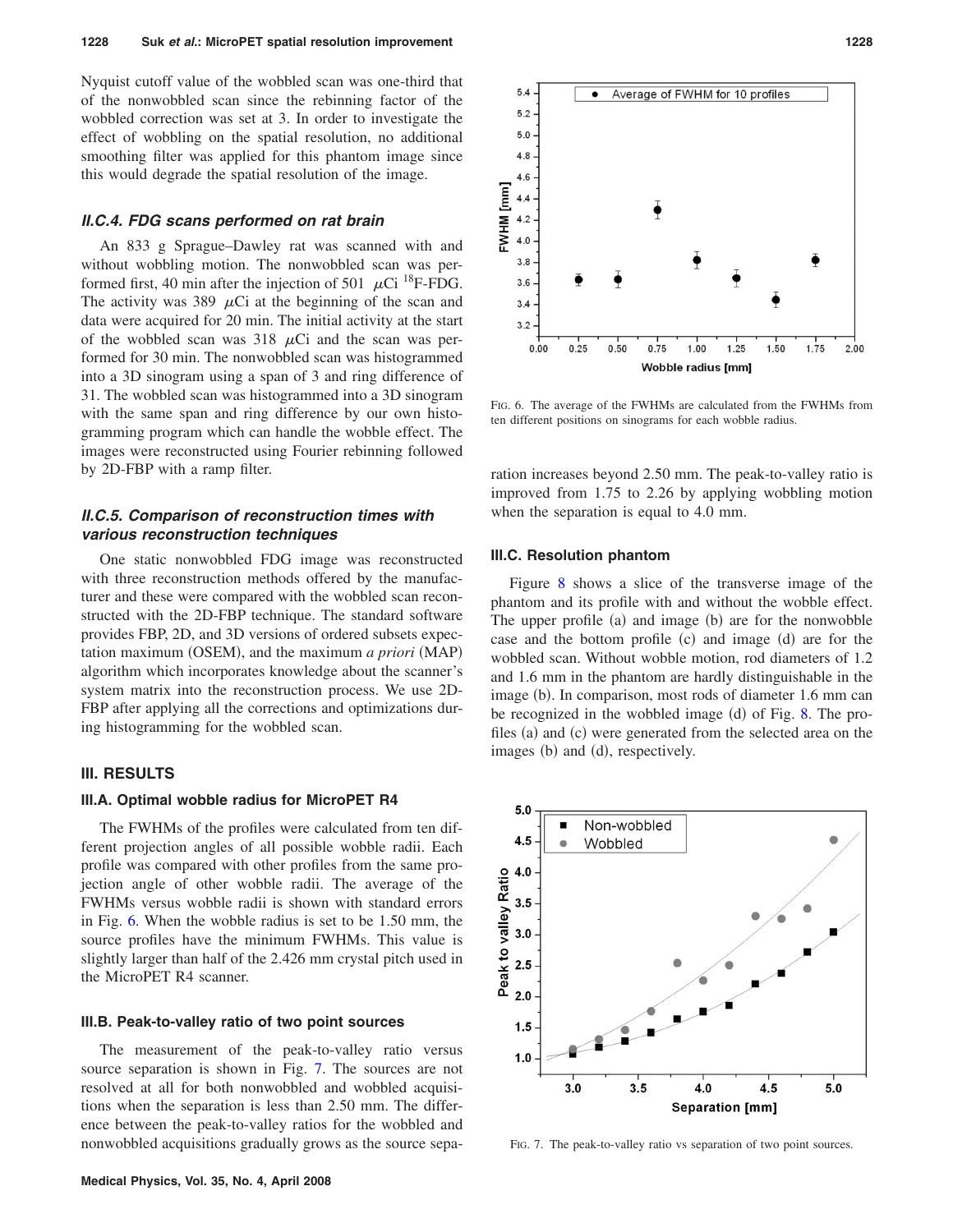<span id="page-6-0"></span>

FIG. 8. A slice (x:64, y:64, z:53) of the phantom image (b), (d) and the profile (a), (c) from the selected area on the image. The upper profile (a) and image (b) correspond to data acquired without wobble motion. The bottom profile (c) and the image (d) are from the data acquired with wobble motion. Six sectors of solid rods of diameters are 1.2, 1.6, 2.4, 3.2, 4.0, and 4.8 mm and the profiles are compared at the area of 1.6 mm rods.

### **III.D. FDG rat brain study**

Figure [9](#page-6-1) shows the transverse images of a rat brain with and without wobbling motion. The striatum can be visualized in the wobbled image while it is not visible on the image from the nonwobbled scan. The carotid arteries, two round dots at the bottom of image, are more distinctly seen for the case of the wobbled acquisition. Throughout all transverse slices, the image from the wobbled scan shows better resolution than the image from the nonwobbled scan, with improvements similar to Fig. [9.](#page-6-1)

### **III.E. Comparison of reconstruction times with various reconstruction techniques**

The times for various reconstruction techniques were measured for a single frame study on a 2.16 GHz single processor computer with 2 Gbyte RAM. The times do not include the time for histogramming, but this time is approximately the same when including all the wobble corrections as when using the conventional technique. The reconstruction time of the wobbled scan is three times longer than the time of 2D-FBP reconstruction of a normal scan since the number of bins is increased by factor of 3. The MAP reconstruction times are two orders of magnitude longer. Table [I](#page-7-0) shows the reconstruction time for various reconstruction algorithms for the MicroPET R4 scanner. The reconstruction times for various algorithms with/without wobbling are measured on a 2.16 GHz processor and 2 Gbyte RAM computer. Figure [10](#page-7-1) shows rat brain images reconstructed by the 2D-FBP and MAP algorithm without wobble motion as well the 2D-FBP algorithm with wobble motion.

<span id="page-6-1"></span>

FIG. 9. A transverse slice  $(z=26)$  from a rat brain image with and without wobble effect. (a) shows the image from the stationary scan and (b) shows the image with wobbling motion.

Min: 0 %

**Medical Physics, Vol. 35, No. 4, April 2008**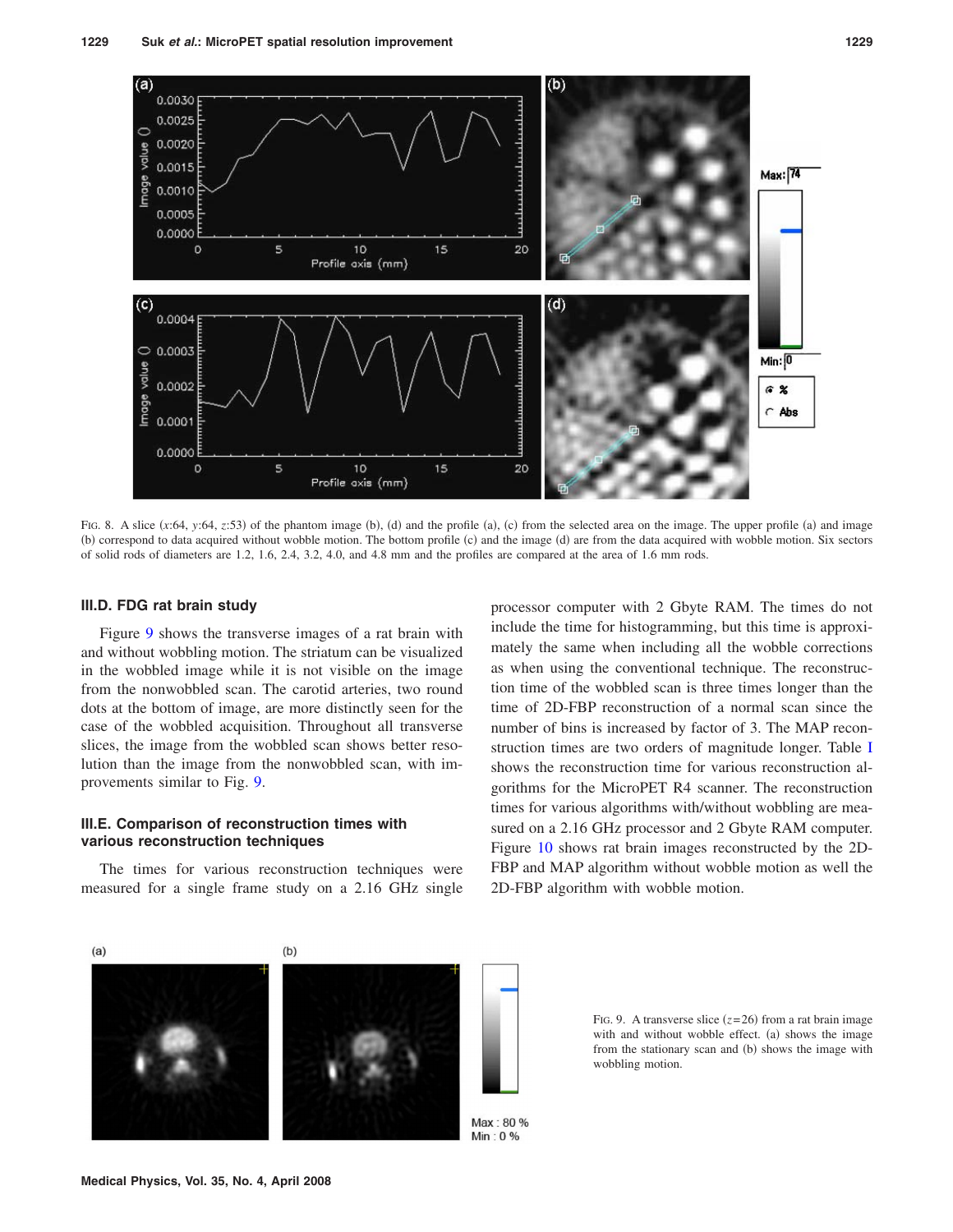<span id="page-7-0"></span>TABLE I. The reconstruction time for various algorithms on a 2.16 GHz processor, 2 Gbyte RAM computer.

| Algorithm               | MAP  | OSEM3D/MAP | OSEM <sub>2</sub> D | 2D-FBP | Wobble scan new<br>histogramming program<br>(rebinning factor 3)<br>Wiener filter, 2D-FBP |
|-------------------------|------|------------|---------------------|--------|-------------------------------------------------------------------------------------------|
| Reconstruction time (s) | 1350 | 1700       | 54                  |        | 16                                                                                        |

# **IV. DISCUSSION**

In this work, the greatest improvement in spatial resolution for the MicroPET R4 was obtained when a wobble radius of 1.50 mm was used. Of all the wobble radii examined, this choice most uniformly samples the object at the CFOV throughout all of the projection angles during the wobble cycle and at the same time minimizes the overlapped area between two adjacent crystals. If the wobble radius is smaller than 1.50 mm, the wobble motion may not span the full intercrystal pitch properly. In contrast, if it is larger than 1.50 mm, a larger overlapping area between two adjacent detectors may make the relative concentration of data in adjacent bins unacceptably large. This concept of "spanning" the intercrystal pitch is shown in Fig. [11.](#page-8-15) Therefore, the optimal wobble radius of the MicroPET R4 system was found to be 1.50 mm when the magnification and rebinning factors are set to be 3. The sampling density is higher near the ends of the projections due to the ring structure of detector system while the wobble radius is constant. This is the reason why the optimal wobble radius is not obvious and needed to be determined empirically.

The peak-to-valley ratio of two separated point sources shows an improved spatial resolution when the wobble motion is applied. The peak-to-valley ratio was improved from 1.75 to 2.26 when the sources are separated by 4.00 mm. This distance approximately corresponds to the separation of the striatum of an adult rat. This suggests that one would get a finer image of the rat striatum by incorporating a wobbling bed motion. This improvement was demonstrated from the visual inspection of the rat image.

Visual inspection of the resolution phantom images also showed that the wobbling mechanism improved the spatial resolution of MicroPET R4 scanner. The image from the wobbled scan shows improved contrast when compared to the nonwobbled scan. In addition, the improvement of the spatial resolution of images is clearly shown on the profiles for each scan. Several peaks can be distinguished in the pro-

file with the wobble motion, while these peaks are hardly seen in the profile generated without wobble motion.

Finally, images of a rat confirm that wobbling motion may be very helpful in neuroimaging research studies of small animals. As shown in Fig. [9,](#page-6-1) the striatum becomes more visible in the image acquired using the wobble motion. Other structures, like the carotid arteries, also stand out more distinctly in the image from the wobbled scan. It took 16 s to reconstruct the image from the wobbled scan using the FBP algorithm (c), while image reconstruction using the MAP algorithm took more than 23 min (b). Although it took a much shorter time to be reconstructed, the FBP image from the wobbled scan showed a greater amount of anatomical detail and more easily distinguishable striatum.

It worth noting that the wobble acquisition and processing method presented in this article provides a fast reconstruction algorithm compared with those like "MAP" which incorporate a model of the scanner's system matrix. One could consider that combination of the increased spatial sampling by wobbling motion, interpolation of the detector pair positions onto a non uniform grid based on Monte Carlo simulation and optimization of the filter to suppress frequencies which are beyond the normal Nyquist frequency as being equivalent to the "system matrix" used to optimize MAP reconstruction, but without the penalty of long reconstruction times.

### **V. CONCLUSION**

The undersampling of the image space in a conventional animal PET scanner can be overcome by adding a bed wobbling mechanism without applying any other significant changes to the scanner. We have designed and built a simple wobble mechanism for improving the sampling density. The wobble mechanism applies a continuous eccentric circular movement to the scanner's animal bed in the gantry during a scan. The wobble controller allows adjustment of wobble speed and produces gating signals when the bed passes

<span id="page-7-1"></span>

FIG. 10. Three rat brain images reconstructed by FBP (without wobble motion), MAP (without wobble motion), and FBP (with wobble motion) are shown in (a), (b), and (c), respectively. The striatum is more distinguishable in (c) than (b), although reconstruction time for (c) was much faster than (b).

**Medical Physics, Vol. 35, No. 4, April 2008**